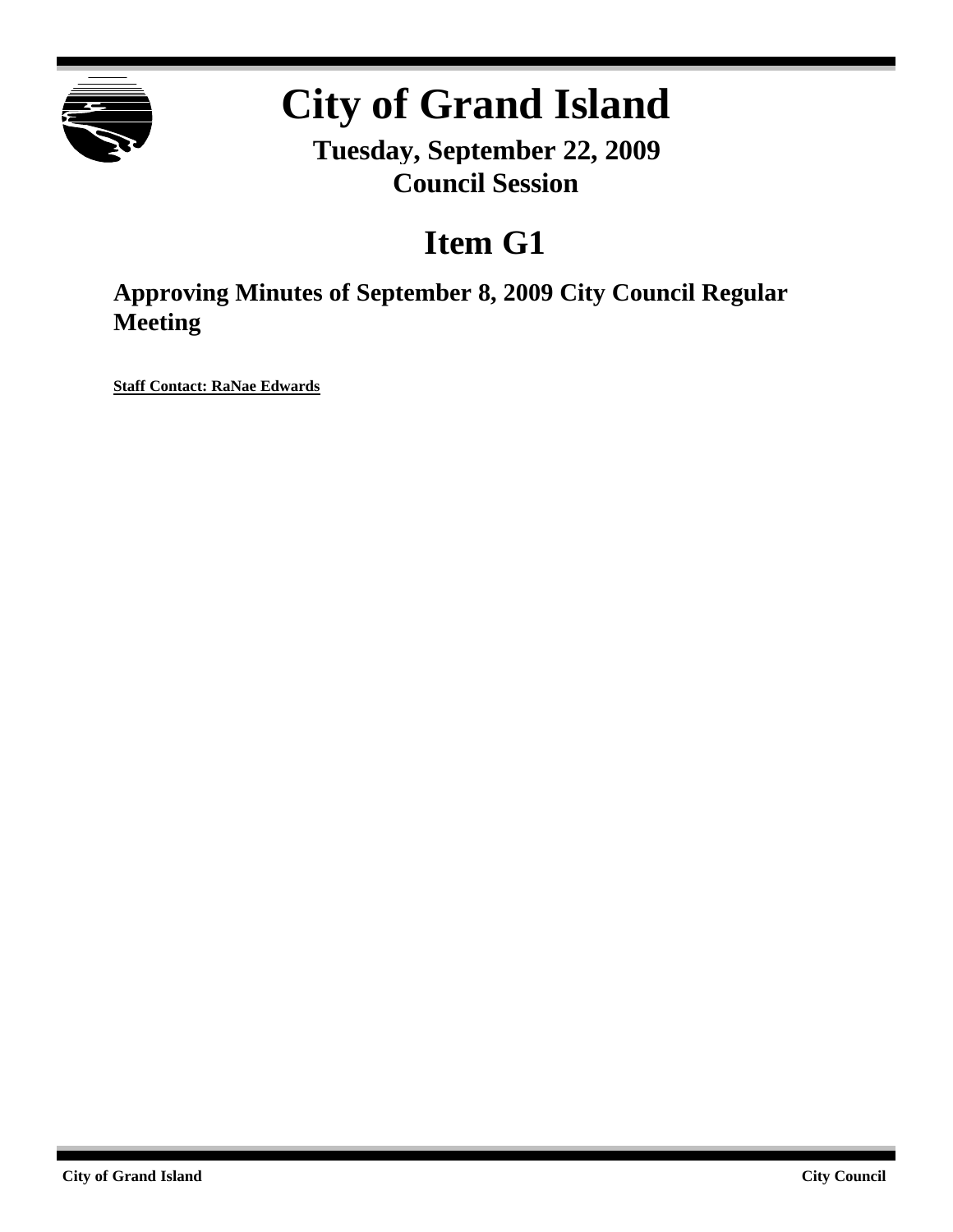#### CITY OF GRAND ISLAND, NEBRASKA

# MINUTES OF CITY COUNCIL REGULAR MEETING September 8, 2009

Pursuant to due call and notice thereof, a Regular Meeting of the City Council of the City of Grand Island, Nebraska was conducted in the Council Chambers of City Hall, 100 East First Street, on September 8, 2009. Notice of the meeting was given in *The Grand Island Independent* on September 2, 2009.

Mayor Hornady called the meeting to order at 7:00 p.m. The following City Council members were present: Meyer, Niemann, Gilbert, Carney, Dugan, Ramsey, Nickerson, Zapata and Gericke. Councilmember Haase was absent. The following City Officials were present: City Administrator Jeff Pederson, City Clerk RaNae Edwards, Finance Director Mary Lou Brown, City Attorney Dale Shotkoski, and Public Works Director Steve Riehle .

INVOCATION was given by Mayor Hornady followed by the PLEDGE OF ALLEGIANCE.

MAYOR COMMUNICATION: Mayor Hornady introduced Community Youth Council members Lauren Cantrell and Danielle Jim along with Board Member Jared Stockwell.

PRESENTATIONS AND PROCLAMATIONS:

Recognition of Michael Peterson, Fleet Services with the Public Works Department for 25 Years of Service with the City of Grand Island. The Mayor and City Council recognized Michael Peterson, Fleet Inve ntory Specialist with the Public Works Department for 25 years of service with the City of Grand Island. Michael Peterson was present.

Presentation from Central District Health Department Regarding H1N1 Update. Teresa Anderson, Executive Director of the Central District Health Department updated the Council on the H1N1 Flu. Presented were recommended action steps under the current flu conditions.

ADJOURN TO BOARD OF EQUALIZATION: Motion by Meyer, second by Nickerson, carried unanimously to adjourn to the Board of Equalization.

#2009-BE-3 – Consideration of Determining Benefits for Business Improvement District #4, South Locust Street from Stolley Park Road to Fonner Park Road. Mary Lou Brown, Finance Director reported that the City Council in its' capacity as the Board of Equalization was required to determine the benefits for BID #4. Special assessments were for the amount of \$26,233.69.

#2009-BE-4 – Consideration of Determining Benefits for Business Improvement District #6, Second Street. Mary Lou Brown, Finance Director reported that the City Council in its' capacity as the Board of Equalization was required to determine the benefits for BID #6. Special assessments were for the amount of \$39,293.84.

#2009-BE-5 – Consideration of Determining Benefits for Business Improvement District #7, South Locust Street from Stolley Park Road to Highway 34. Mary Lou Brown, Finance Director reported that the City Council in its' capacity as the Board of Equalization was required to determine the benefits for BID #7. Special assessments were for the amount of \$46,615.31.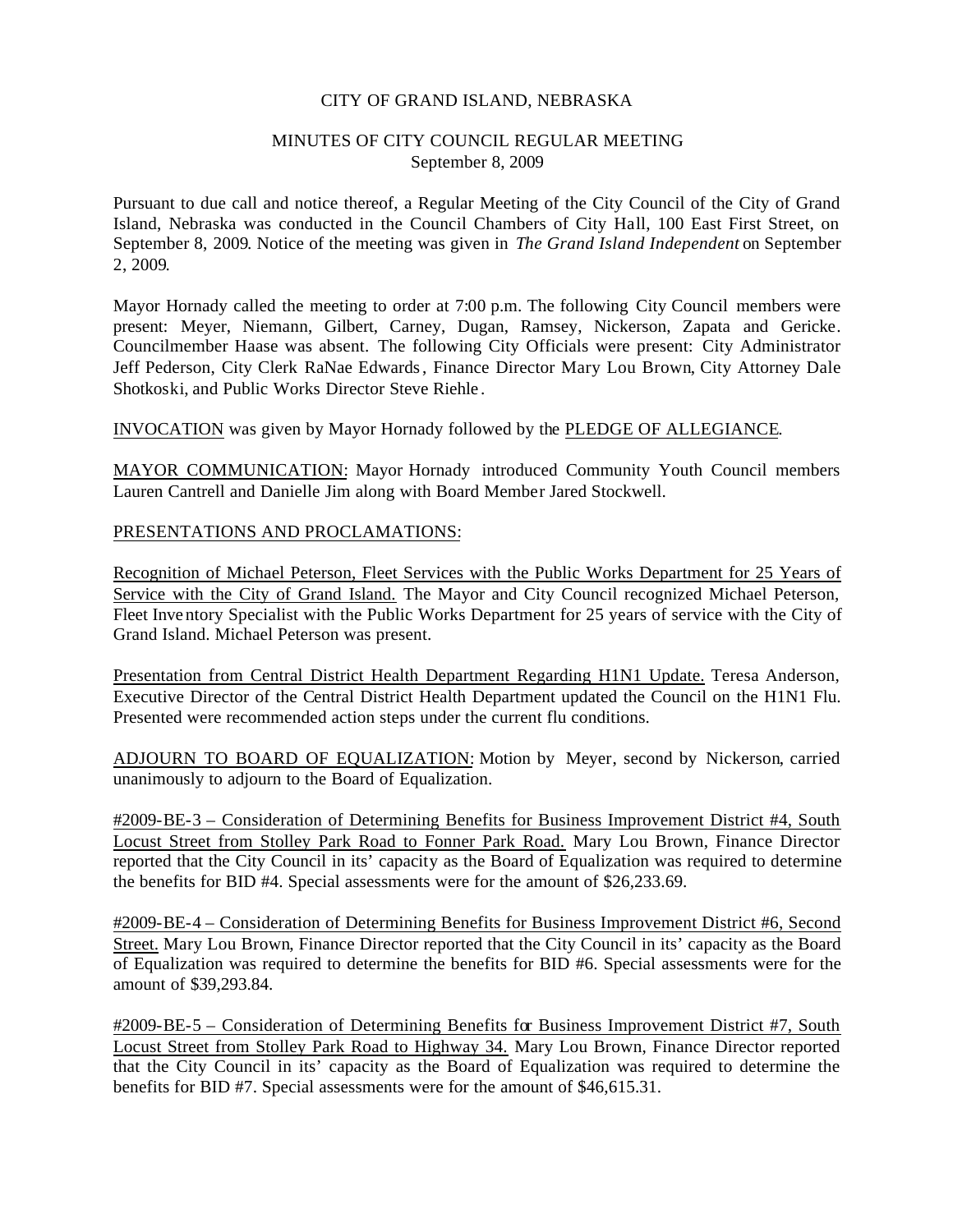Motion by Nickerson, second by Ramsey to approve Resolutions #2009-BE-3, #2009-BE-4, and #2009-BE-5. Upon roll call vote, all voted aye. Motion adopted.

#2009-BE-6 – Consideration of Determining Benefits for Business Improvement District #8, Downtown. Mary Lou Brown, Finance Director reported that the City Council in its' capacity as the Board of Equalization was required to determine the benefits for BID #8. Special assessments were for the amount of \$89,410.19. Presented were three Resolutions with a 0%, 70% and 100% assessment for owner occupied residents.

Discussion was held on residents paying any assessment. Bruce Eberle, 3219 Hiawatha Place commented on how the assessment was arrived at for BID #8. Wendy Alexander, 123 North Locust, Apt. 805 and Lynn Buckley, 123 North Locust, Apt. 1103 spoke in opposition.

Motion by Gilbert, second by Ramsey to approve Resolution #2009-BE-6 (B). Upon roll call vote, Councilmember's Gilbert, Dugan, Ramsey, Zapata, and Nickerson voted aye. Councilmember's Meyer, Niemann, Carney, and Gericke voted no. Mayor Hornady voted aye to make the sixth deciding vote. Motion adopted.

RETURN TO REGULAR SESSION: Motion by Meyer, second by Ramsey carried unanimously to return to Regular Session.

# PUBLIC HEARINGS:

Public Hearing on Request from Olsson Associates for a Conditional Use Permit for a Soil Vapor Extraction Trailer Located at 373 North Vine Street. Craig Lewis, Building Department Director reported that Olsson Associa tes had submitted an application for an extension of a current conditional use permit located at 373 North Vine Street. Staff recommended approval. No public testimony was heard.

Public Hearing on Acquisition of Utility Easement Located at 441 Pheasant Drive (Roy R. Rathgeber). Gary Mader, Utilities Director reported that a utility easement was needed at 441 Pheasant Drive in order to have access to install, upgrade, maintain, and repair power appurtenances, including lines and transformers. The easement would be used to place underground cable and a padmounted transformer to a new home being constructed on the lot. Staff recommended approval. No public testimony was heard.

Public Hearing on Acquisition of Alley Right of Way Located at 518 North Eddy Street in Lot 9, Block 10 of Rollins Addition (Bank of Doniphan). Steve Riehle, Public Works Director reported that the Bank of Doniphan was dedicating a 16 feet wide alley to create an "L" shaped alley between  $5<sup>th</sup>$ and 6<sup>th</sup> Streets from Clark Street to Eddy Street to replace the one being vacated by Ordinance #9230. Staff recommended approval. No public testimony was heard.

Public Hearing on General Property, Parking District #2 (Ramp) and Community Development Authority Tax Request. Mary Lou Brown, Finance Director reported that state statutes requires the City to conduct a public hearing if the property tax request changes from one year to the next. Property tax request for the general property tax was \$6,406,867, Parking District No. 2 at \$8,000, and the Community Redevelopment Authority property tax at \$425,000. Staff recommended approval. No public testimony was heard.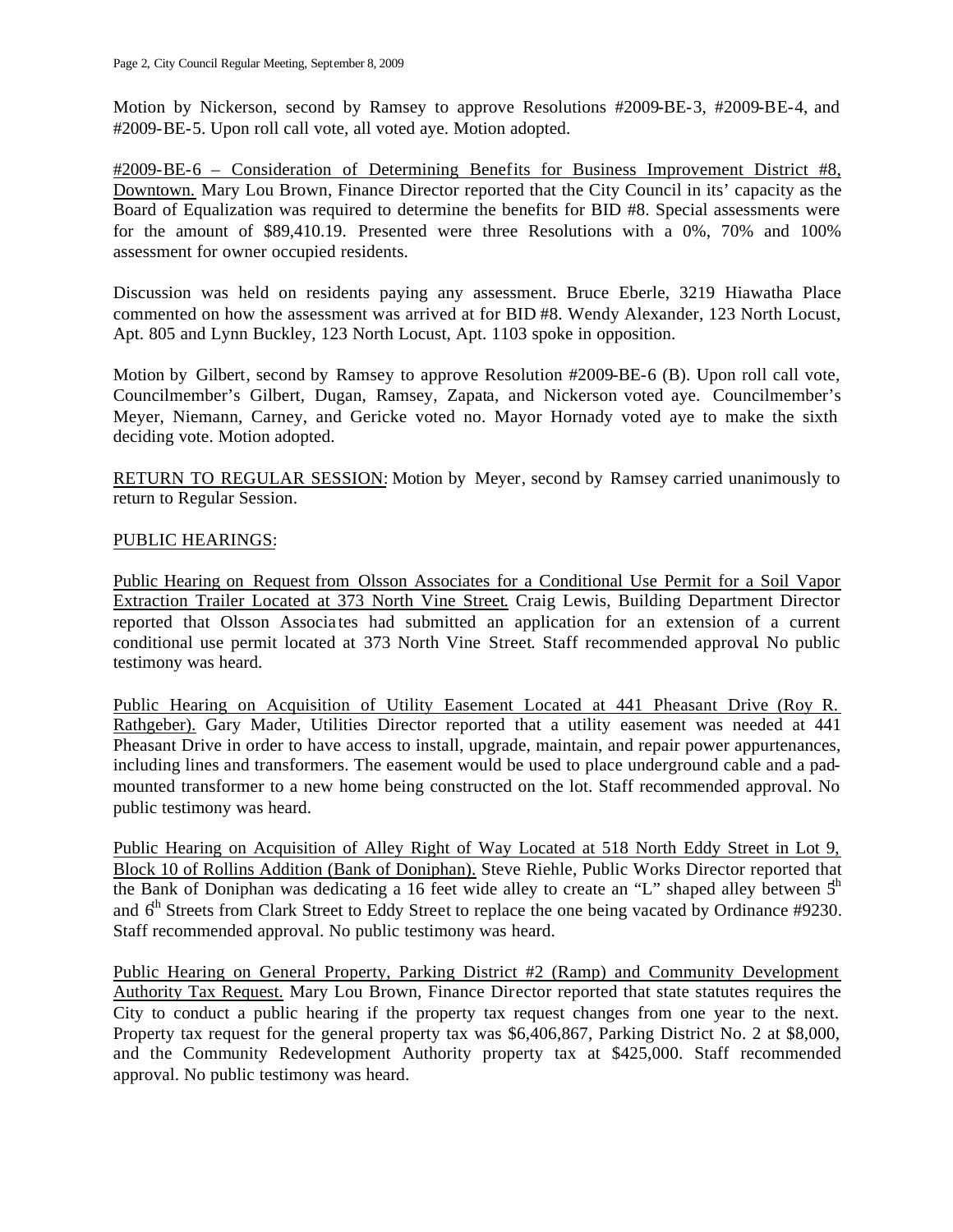Public Hearing on Establishing the Rates for the General Occupation Tax for Downtown Parking District No. 1. Mary Lou Brown, Finance Director reported that this was the annual Council action to establish the occupation tax for Downtown Improvement and Parking District No. 1. FY 2009-2010 occupation tax factor was \$.1588 per square foot and would provide taxes of \$40,000. Staff recommended appr oval. No public testimony was heard.

# ORDINANCES:

Councilmember Gilbert moved "that the statutory rules requiring ordinances to be read by title on three different days be suspended and that ordinances numbered:

#9231 – Consideration of Approving Salary Ordinance #9232 – Consideration of Vacation of East 52.8 Feet of Alley Between  $5<sup>h</sup>$  and  $6<sup>h</sup>$  Street, from Clark Street to Eddy Street in Block 9 of Robbins Addition (Bank of Doniphan at 518 North Eddy Street) #9233 – Consideration of Approving FY 2009-2010 Annual Single City Budget, The Annual Appropriations Bill Including Addendum #1 #9234 – Consideration of Amendments to Chapter 13 of the Grand Island City Code Relative to Occupation Tax for Downtown Improvement and Parking District No. 1 #9235 – Consideration of Assessments for Business Improvement District #4, South Locust Street from Stolley park Road to Fonner Park Road #9236 – Consideration of Assessments for Business Improvement District #6, Second Street #9237 – Consideration of Assessments for Business Improvement District #7, South Locust from Stolley Park Road to Highway 34 #9238 – Consideration of Assessments for Business Improvement District #8, Downtown

be considered for passage on the same day upon reading by number only and that the City Clerk be permitted to call out the number of these ordinances on first reading and then upon final passage and call for a roll call vote on each reading and then upon final passage." Councilmember Ramsey second the motion. Upon roll call vote, all voted aye. Motion adopted.

Brenda Sutherland, Human Resources Director reported that Ordinance #9231 was the salary ordinance setting the wages for the upcoming fiscal year. Explained was the non-union increase of 3% and the salary survey.

Motion by Carney, second by Nickerson to approve Ordinance #9231.

Discussion was held concerning the 3% versus 4.5%. The 3% would be an across the board raise for non-union employees. Jeff Pederson, City Administrator commented on the salary survey and recommended the survey should be implemented if Council voted on the 3.5%. He mentioned that the non-union salaries could be pulled from this ordinance and be brought back to Council at the next meeting.

Motion by Meyer, second by Nickerson to table this vote until after the vote was taken on the budget. Upon roll call vote, Councilmember's Meyer, Niemann, Carney, Dugan, Ramsey, Zapata, Nickerson, and Gericke voted aye. Councilmember Gilbert voted no. Motion adopted.

#9232 – Consideration of Vacation of East 52.8 Feet of Alley Between  $5<sup>th</sup>$  and  $6<sup>th</sup>$  Street, from Clark Street to Eddy Street in Block 9 of Robbins Addition (Bank of Doniphan at 518 North Eddy Street)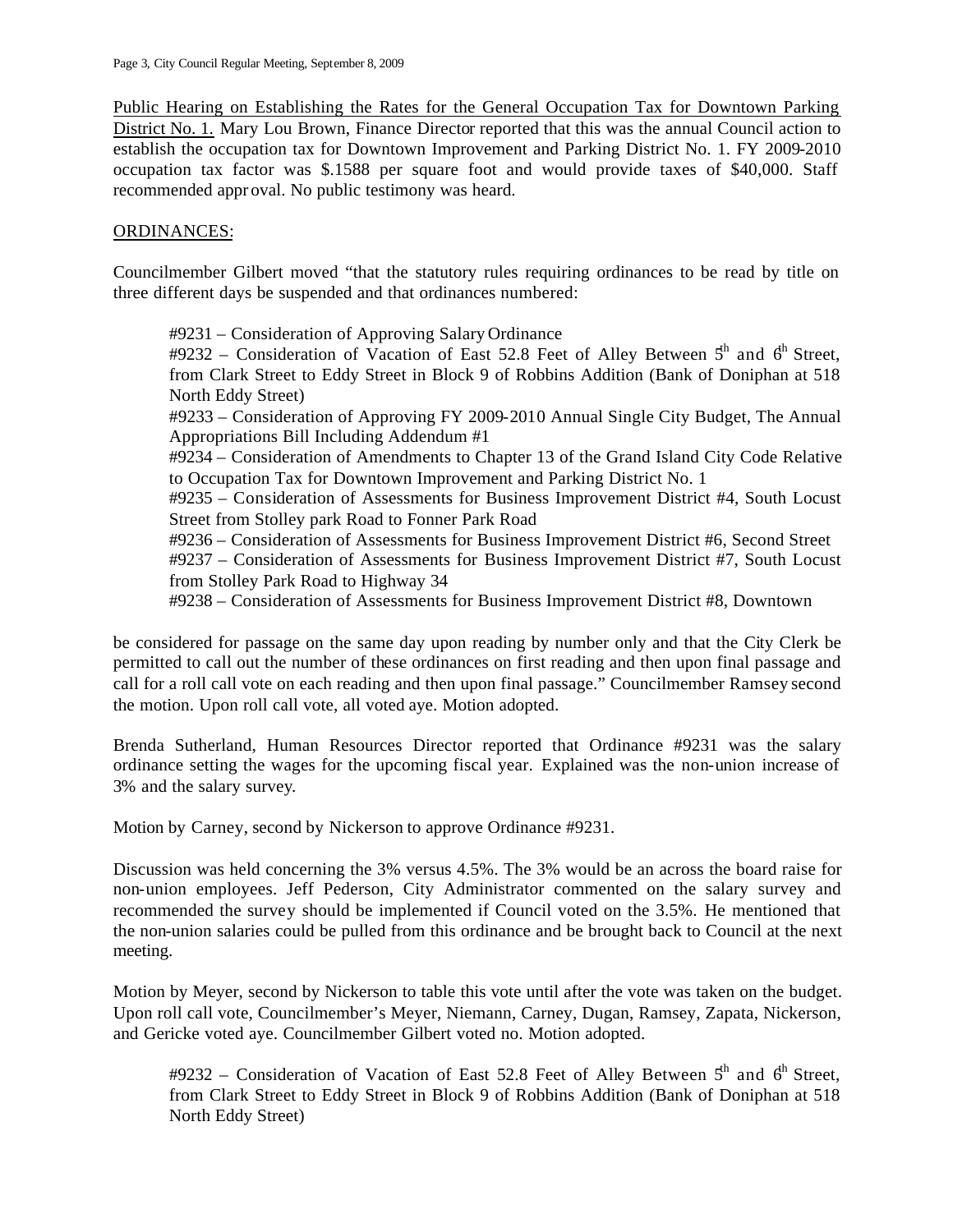Steve Riehle, Public Works Director reported that Ordinance #9232 would vacate a public alley at 518 North Eddy Street. Discussion was held on the drive thru at the bank and parking.

Motion by Carney, second by Dugan to approve Ordinance #9232.

City Clerk: Ordinance #9232 on first reading. All those in favor of the passage of this ordinance on first reading, answer roll call vote. Upon roll call vote, all voted aye. Motion adopted.

City Clerk: Ordinance #9232 on final passage. All those in favor of the passage of this ordinance on final passage, answer roll call vote. Upon roll call vote, all voted aye. Motion adopted.

Mayor Hornady: By reason of the roll call votes on first reading and then upon final passage, Ordinance #9232 is declared to be lawfully adopted upon publication as required by law.

#9233 – Consideration of Approving FY 2009-2010 Annual Single City Budget, The Annual Appropriations Bill Including Addendum #1

Mary Lou Brown, Finance Director reported Ordinance #9233 related to the aforementioned Public Hearing.

Motion by Ramsey, second by Zapata to approve Ordinance #9233.

Discussion was held regarding the non-union employee salaries.

Motion by Carney, second by Gericke to amend Ordinance #9233 to reflect a reduction of non-union salaries from 4.5% to 3.5%.

Discussion was held regarding the salary survey, cost-of-living, implementation process, and nonunion employees covered by the CIR. Jeff Pederson, City Administrator mentioned the comparability between positions regarding the salary survey. Health insurance was recommended by Administration to increase from 15% to 16% across the board. Brenda Sutherland, Human Resources Director explained the insurance coverage and the process of salary surveys being done every three years. She mentioned the Department Director's hadn't been done for four years.

Upon roll call vote of the amendment, Councilmember's Meyer, Carney, Dugan, and Gericke voted aye. Councilmember's Niemann, Gilbert, Ramsey, Zapata, and Nickerson voted no. Motion failed.

City Clerk: Ordinance #9233 on first reading. All those in favor of the passage of this ordinance on first reading, answer roll call vote. Upon roll call vote, Councilmember's Niemann, Ramsey, Zapata, and Nickerson voted aye. Councilmember's Councilmember's Meyer, Gilbert, Carney, Dugan and Gericke voted no. Motion failed.

Discussion was held regarding deleting money in the budget for the Hike/Bike Trails, Heartland Shooting Park, and Lincoln Pool. Reduction in force was mentioned.

Council recessed at 9:10 p.m. and reconvened at 9:25 p.m.

Motion by Gericke, second by Dugan to approve Ordinance #9233 with the addition of 3.5% for nonunion employees.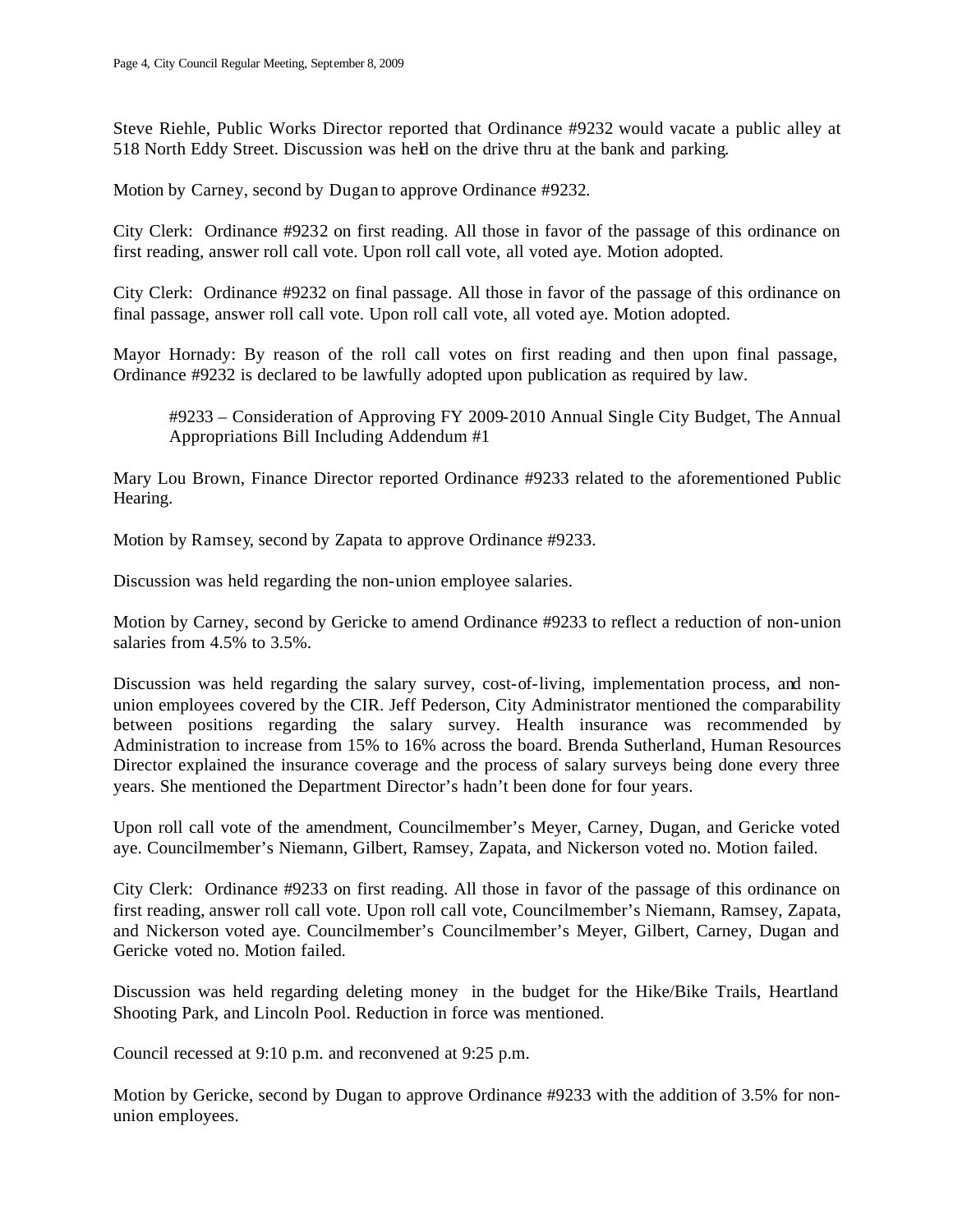Motion by Meyer, second by Nickerson to have the number of speeches each councilmember can speak be removed. Upon roll call vote, all voted aye. Motion adopted.

Motion by Niemann, second by Meyer to amend the budget by adjusting the following by eliminating:

- Street Sweeper \$168,000.00
- Hike/Bike Trail \$200,000.00
- Lincoln Pool \$ 68,000.00
- Total \$436,000.00

Comments were made that these items would only come back next year. Reduction in the cash reserves were discussed.

Upon roll call vote, councilmember's Meyer, Niemann, Gilbert, Carney, and Zapata voted aye. Councilmember's Dugan, Ramsey, Nickerson, and Gericke voted no. Mayor Hornady voted no. Motion failed.

Motion by Gilbert, second by Nickerson to eliminate over-time in non-emergency departments.

Discussion was held on emergency situation such as snow removal and waste water emergencies such as we had last year.

Upon roll call vote, Councilmember Gilbert voted aye. Councilmember's Meyer, Niemann, Carney, Dugan, Ramsey, Zapata, Nickerson, and Gericke voted no. Motion failed.

Motion by Carney, second by Ramsey to call for the question. Upon roll call vote, Councilmember's Carney, Dugan, Ramsey, Zapata, Nickerson, and Gericke voted aye. Councilmember's Meyer, Niemann, and Gilbert voted no. Motion adopted.

City Clerk: Ordinance #9233 on first reading. All those in favor of the passage of this ordinance on first reading, answer roll call vote. Upon roll call vote, Councilmember's Carney, Dugan, Ramsey, Zapata, Nickerson, and Gericke voted aye. Councilmember's Meyer, Niemann, and Gilbert voted no. Motion adopted.

City Clerk: Ordinance #9233 on final passage. All those in favor of the passage of this ordinance on final passage, answer roll call vote. Upon roll call vote, Councilmember's Carney, Dugan, Ramsey, Zapata, Nickerson, and Gericke voted aye. Councilmember's Meyer, Niemann, and Gilbert voted no. Motion adopted.

Mayor Hornady: By reason of the roll call votes on first reading and then upon final passage, Ordinance #9233 is declared to be lawfully adopted upon publication as required by law.

#9234 – Consideration of Amendments to Chapter 13 of the Grand Island City Code Relative to Occupation Tax for Downtown Improvement and Parking District No. 1

#9235 – Consideration of Assessments for Business Improvement District #4, South Locust Street from Stolley park Road to Fonner Park Road

#9236 – Consideration of Assessments for Business Improvement District #6, Second Street #9237 – Consideration of Assessments for Business Improvement District #7, South Locust from Stolley Park Road to Highway 34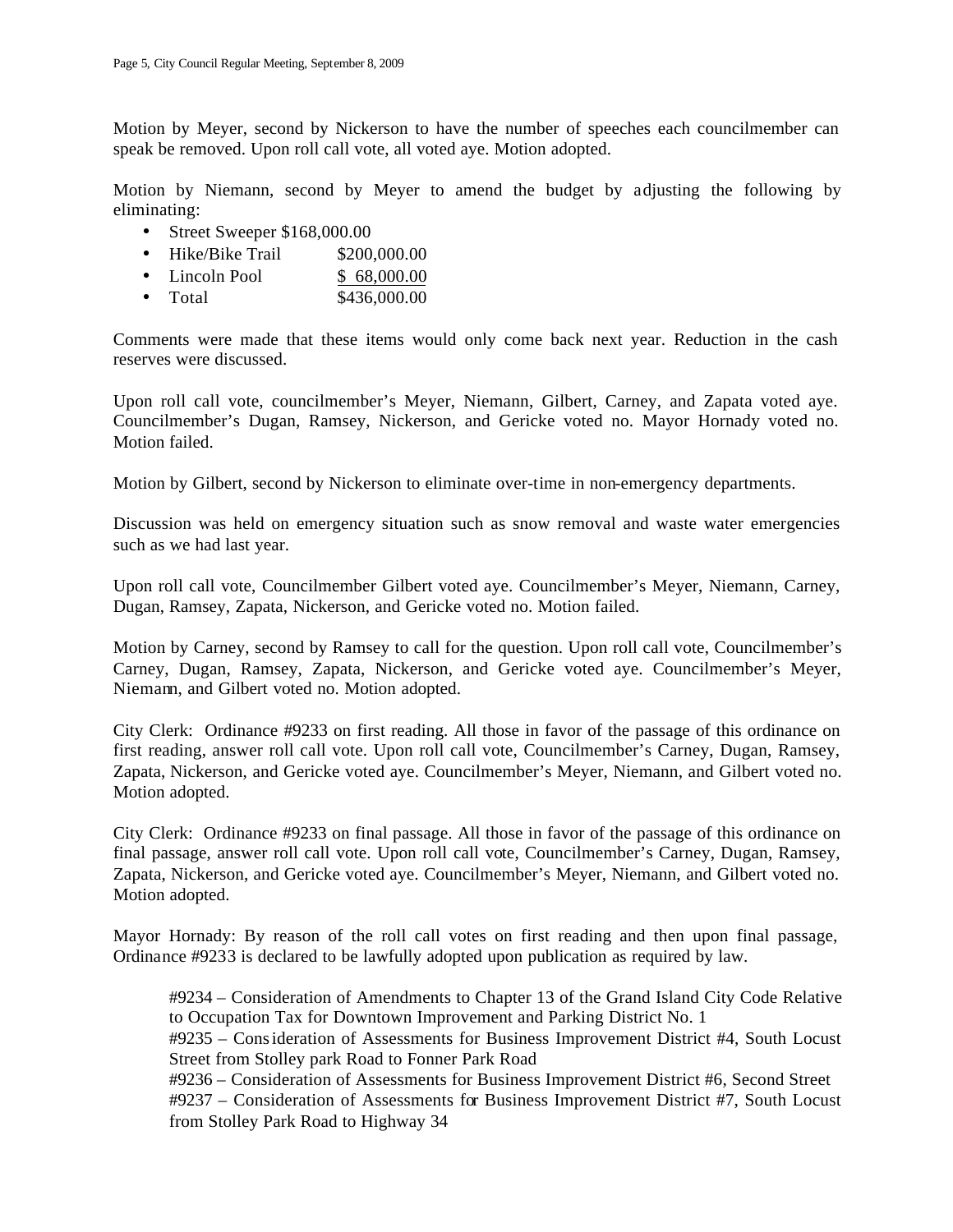#9238 – Consideration of Assessments for Business Improvement District #8, Downtown

Mary Lou Brown, Finance Director reported Ordinances #9234, #9235, #9236, #9237 and #9238 related to the aforementioned Public Hearing and Board of Equalization.

Motion by Meyer, second by Zapata to approve Ordinances #9234, #9235, #9236, #9237 and #9238.

City Clerk: Ordinances #9234, #9235, #9236, #9237 and #9238 on first reading. All those in favor of the passage of these ordinances on first reading, answer roll call vote. Upon roll call vote, all voted aye. Councilmember's Meyer and Gilbert voted no on Ordinance #9239. Motion adopted.

City Clerk: Ordinance #9234, #9235, #9236, #9237 and #9238 on final passage. All those in favor of the passage of these ordinances on final passage, answer roll call vote. Upon roll call vote, all voted aye. Councilmember's Meyer and Gilbert voted no on Ordinance #9239. Motion adopted.

Mayor Hornady: By reason of the roll call votes on first reading and then upon final passage, Ordinances #9234, #9235, #9236, #9237 and #9238 are declared to be lawfully adopted upon publication as required by law.

CONSENT AGENDA: Consent Agenda items G-17 and G-19 were removed for further discussion. Motion by Zapata , second by Nickerson to approve the Consent Agenda excluding G-17 and G-19. Upon roll call vote, all voted aye. Motion adopted.

Approving Minutes of August 25, 2009 City Council Regular Meeting.

#2009-207 – Approving Final Plat and Subdivision Agreement for Country Club Third Subdivision. It was noted that Ramiro and Barbara Faz, owners had submitted the Final Plat and Subdivision Agreement for Country Club Third Subdivision for the purpose of creating 2 lots on a tract of land all of Lot One, Country Club  $2<sup>nd</sup>$  Subdivision comprising of approximately .813 acres.

#2009-208 – Approving Final Plat and Subdivision Agreement for J.H. Harders Third Subdivision. It was noted that Marie H. Harder Estate , owners had submitted the Final Plat and Subdivision Agreement for J.H. Harders Third Subdivision for the purpose of creating 2 lots on a tract of land north of Capital Avenue and west of St. Paul Road comprising of approximately 10.5148 acres. Councilmember Gilbert voted no.

#2009-209 – Approving Acquisition of Utility Easement Located at 441 Pheasant Drive (Roy R. Rathgeber).

#2009-210 – Approving Bid Award for Burdick Station GT1 Generator Rotor Inspection and Testing with TurboCare Generator Services, Inc. of Farmington, New Mexico in an Amount of \$75,627.38.

#2009-211 – Approving Bid Award for Burdick Station Controls Computer Upgrade with Metso Automation of Landsdale, Pennsylvania in an Amount of \$224,167.00.

#2009-212 – Approving Supplemental Agreement Number 1 with the Nebraska Department of Roads for Repairs to a Portion of US Highway 34/US Highway 281.

#2009-213 – Approving Time Extension of October 15, 2009 to the Contract with Galvan Construction, Inc. of Grand Island, Nebraska for Construction of Handicap Ramp Project No. 2009- 1.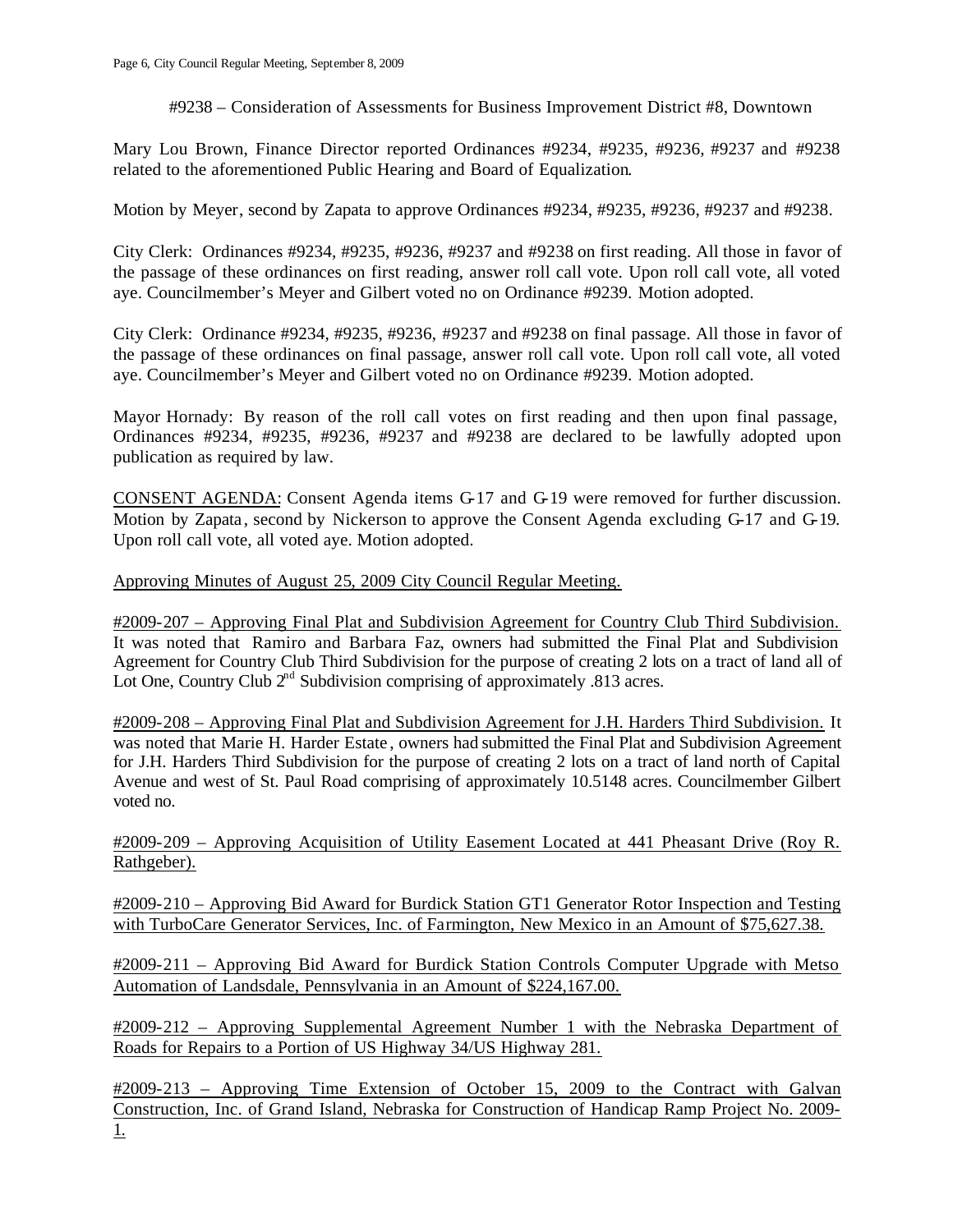#2009-214 – Approving Amendment #3 to the Consulting Services Agreement for Major Permit Modification at the Solid Waste Landfill with Aquaterra Environmental Solutions, Inc. of Omaha, Nebraska in an Amount not to exceed \$28,800.00.

#2009-215 – Approving Award of Proposal for Engineering Consulting Services for the Central Community College to Wood River Drainage Project with Olsson Associates of Grand Island, Nebraska in an Amount of Actual Costs with a Maximum of \$51,900.00.

#2009-216 – Approving Acquisition of Alley Right of Way Located at 518 North Eddy Street in Lot 9, Block 10 of Rollins Addition (Bank of Doniphan).

#2009-217 – Approving Change Order Number 3 for Capital Avenue Widening, Street Improvement District #1256 with The Diamond Engineering Company of Grand Island, Nebraska for an Increase of \$88,735.01 and a Revised Contract Amount of \$3,851,360.44.

#2009-218 – Approving Bid Award for Surface Prep and Painting of Island Oasis Water Park with Jameson Painting of Minden, Nebraska in an Amount of \$58,974.00.

#2009-219 – Approving Bid Award for Furnishing & Installation of Well at the Veterans Athletic Field Complex with Nunnenkamp Well Co., Inc. of Grand Island, Nebraska in an Amount of \$29,890.00.

#2009-220 – Approving Bid Award for Furnishing & Installation of Irrigation System at the Veterans Athletic Field Complex with Nature's Helper of Omaha, Nebraska in an Amount of \$123,750.00.

#2009-221 – Approving Bid Award for Grading Improvements for the Veterans Athletic Field Complex with Slepicka Construction of Dorchester, Nebraska in an Amount of \$83,526.25.

#2009-223 – Approving Authorizing Park and Recreation Department Staff to Apply for Trail Grant.

#2009-225 – Approving Annual Agreement for Financial Software Licensing and Support with Tyler Technologies, Inc., MUNIS Division of Falmouth, Maine in an Amount of \$114,357.50.

#2009-222 – Approving Agreement with the Nebraska Game and Parks Commission for Enhancement of Hunter Education at the Heartland Public Shooting Park. Steve Paustian, Parks and Recreation Director reported that the Nebraska Game and Parks Commission had developed a program where the Commission would provide two boxes of ammunition to each successful participant in the hunter education pr ogram firing a shotgun. This agreement would hold harmless the Game and Parks Commission.

Motion by Gilbert, second by Dugan to approve Resolution #2009-222. Upon roll call vote, all voted aye. Motion adopted.

#2009-224 – Approving First Amendment to Lease Agreement with Fonner Park Exposition and Events Center, Inc., Hall County Livestock Improvement Association, City of grand Island, and the Nebraska State Fair Board. Councilmember Dugan stated he would pull any item from the Consent Agenda that dealt with the Nebraska State Fair in order for the City to be transparent.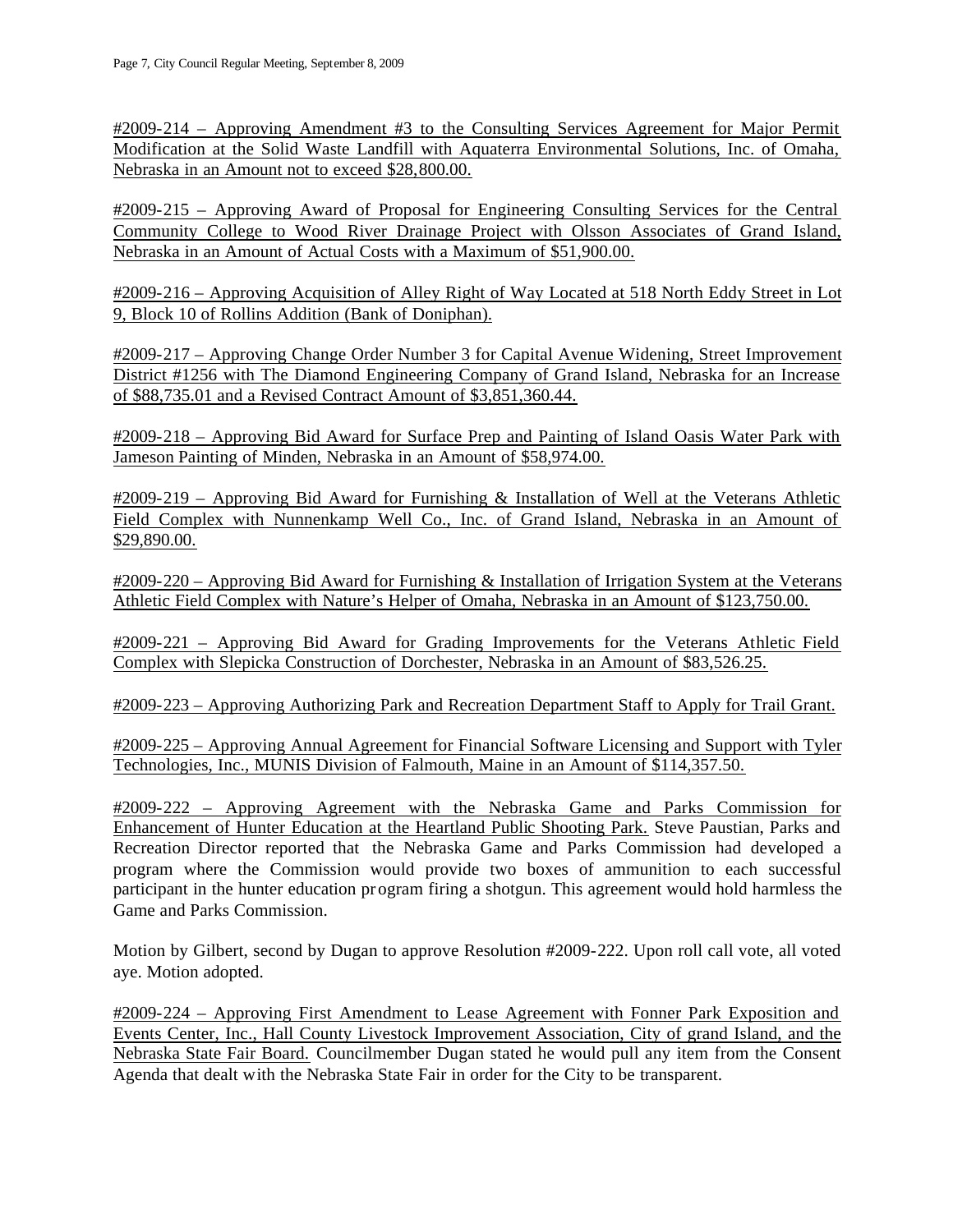Motion by Dugan, second by Meyer to approve Resolution #2009-224. Upon roll call vote, all voted aye. Motion adopted.

#### ORDINANCE:

### #9231 – Consideration of Approving Salary Ordinance

Motion by Dugan, second by Meyer to approve Ordinance #9231 for all unions and pull out the nonunion portion and bring back to Council on September 22, 2009.

Lewis Kent, 624 Meves Avenue spoke in support of the unions.

Upon roll call vote, all voted aye. Motion adopted.

#### REQUEST S AND REFERRALS:

Consideration of Request from Olsson Associates for a Conditional Use Permit for a Vapor Extraction Trailer Located at 373 North Vine Street. This item related to the aforementioned Public Hearing.

Motion by Nic kerson, second by Zapata to approve the request from Olsson Associates for a Conditional Use Permit for a vapor extraction trailer located at 373 North Vine Street. Upon roll call vote, all voted aye. Motion adopted.

#### RESOLUTIONS:

#2009-226 – Consideration of Approving General Property, Parking District #2 (Ramp) and Community Redevelopment Authority Tax Request. This item related to the aforementioned Public Hearing.

Motion by Ramsey, second by Zapata to approve Resolution #2009-226. Upon roll call vote, Councilmember's Meyer, Niemann, Carney, Dugan, Ramsey, Zapata, Nickerson, and Gericke voted aye. Councilmember Gilbert voted no. Motion adopted.

#2009-227 – Consideration of Approving 1% Increase to the Lid Limit. Mary Lou Brown, Finance Director reporte d that in 1998 the Nebraska State Legislature passed LB 989 which put a cap on the amount of restricted revenues a political subdivision could budget for. The restricted revenues that the City of Grand Island included in the budget were Property Taxes, Local Option Sales Tax, Motor Vehicle Tax, Highway Allocation and State Aid. Of those restricted revenues, property tax was the only revenue that the City could control. The increase in restricted funds authority using the 1% additional amount and the population growth (when available) was not an increase in budgeted revenues. It only provided the ability to increase restricted revenues, particularly property tax, in a future year if necessary.

Motion by Meyer, second by Gericke to approve Resolution #2009-227. Upon roll call vote, Councilmember's Meyer, Niemann, Carney, Dugan, Ramsey, Zapata, Nickerson, and Gericke voted aye. Councilmember Gilbert voted no. Motion adopted.

#2009-228 – Consideration Directing Property Owner to repair Sidewalk at 216 South Oak Street. Steve Riehle, Public Works Director reported that the City had the authority to direct the repair and